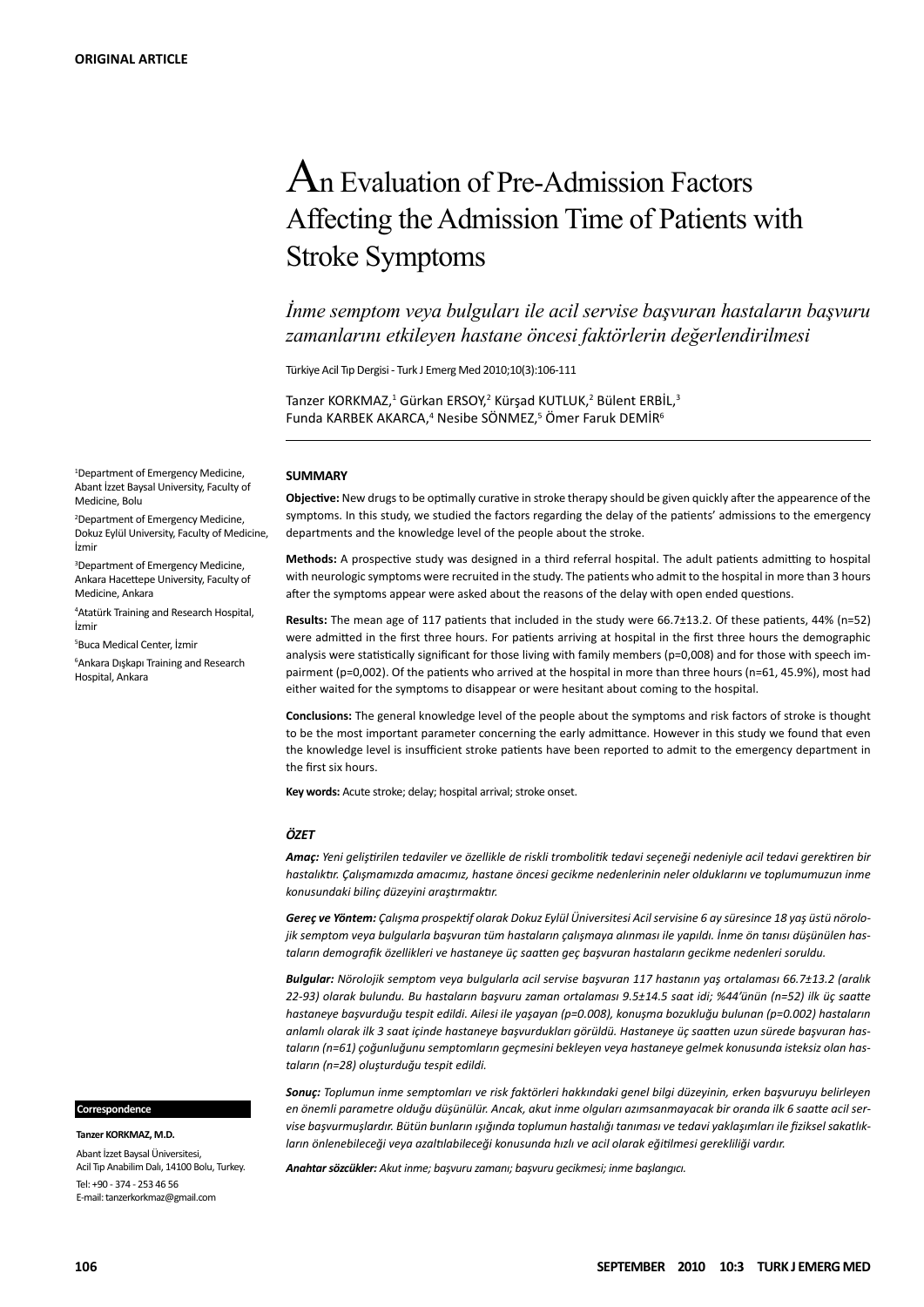# **Introduction**

A stroke is a loss of neurologic function arising from the sudden blockage of blood flow to the brain. As defined by the World Health Organization (WHO), strokes are "rapidly developing clinical signs of focal (or global) disturbance lasting 24 hours or longer or leading to death with no apparent cause other than of vascular origin".[1]

Strokes, especially when treated with new, risky thrombolytic agents, qualify as medical emergencies. To achieve optimal effects with such agents, treatment should be prompt after the appearance of symptoms. It is imperative to increase public awareness of how to identify symptoms, increase the efficacy of paramedic care and improve the accuracy of early diagnosis. Patients experiencing stroke symptoms must be evaluated quickly by a multidisciplinary stroke team in a hospital ER setting.[2,3] Our purpose is to identify pre-admission factors affecting the admission time of patients with stroke symptoms, and prognosis of the patients in respect with admission time. The results of this study may encourage the development of necessary precautions and stimulate further study in this area.

# **Materials and Methods**

This study was designed as a prospective cross-sectional analytic study. During the six-month period between March-September 2003, all patients over 18 years of age who were admitted to Dokuz Eylul Medical Faculty Emergency Department with neurologic symptoms who diagnosed as stroke were included in the study. All patients were fully informed and consent was obtained.

Excluded from the study were trauma patients, those who did not want to participate, cases where unreliable history taking occurred and patients with uncertain diagnoses were excluded from the study. Additionally patients who left the hospital prior to the confirmation of a diagnosis, patients referred to other centers, patients who left due to insurance reasons, patients whose diagnosis could relate to conditions other than stroke and patients whose first site of admission was not Dokuz Eylul University Hospital were excluded.

Information was provided by patients themselves if they were conscious; otherwise it was provided by the closest relative or the individual who brought the patient to the hospital. After physical and neurological examinations, the severity of stroke symptoms was measured using a mRS (modified Ranking Scale) and the GCS (Glasgow Coma Scale). Various demographic information was obtained, such as patient age (older or younger than 65 years), sex, educational status, insurance, living status (alone, retirement home, those living with family members) and method of transportation used to reach the hospital (ambulance, public transport, on foot, etc.).

Once admitted to the emergency department, patients were asked if they understood their symptoms were related to stroke, if they had other medical conditions, if they had experienced any previous transient ischemic attack and/or had a history of stroke and if there was a family history of stroke. If the patient was unconscious, these questions were asked to the closest relative present with the patient. The time the initial symptoms appeared (if sleeping, between 00.01-6.00, 06.01-12.00, 12.01-18.00, 18.01-24.00) and the time of admission to the hospital were noted. The duration of initial symptoms up until admission to the emergency room was divided into four groups  $(0-3$  hours,  $3-6$  hours,  $6-12$  hours,  $>12$  hours). Of the patients those who arrived at the hospital in more than three hours after the onset of symptoms were asked about the reasons for the delay. They were let to explain the reasons in their own words. The reasons were then further categorized into groups. The neurologic examinations were grouped as follows: GCS scores  $(\leq 10, \geq 10)$  and mRS scores  $( \leq 3, \geq 3)$ . All patients were followed up for 30 days, and were then contacted by telephone the following week. The patient or their relatives were asked verbally about the mRS criteria. If the patient was still in the hospital, then they were visited and asked the same questions. All patients were also asked about their daily activities.

## **Statistical Analysis**

Hospital admission time and independent variables were analyzed using chi-square (continuity correction) tests and Fisher's Exact test. In the analysis of factors affecting hospital admission time, logistic regression was used. A result of p<0.05 was considered statistically significant.

## **Results**

During the six-month period of the study, there were 196 patients admitted with neurologic symptoms who diagnosed as stroke. A total of 79 patients were excluded from the study (10 had incomplete surveys and 69 patients were admitted to a hospital other than Dokuz Eylul University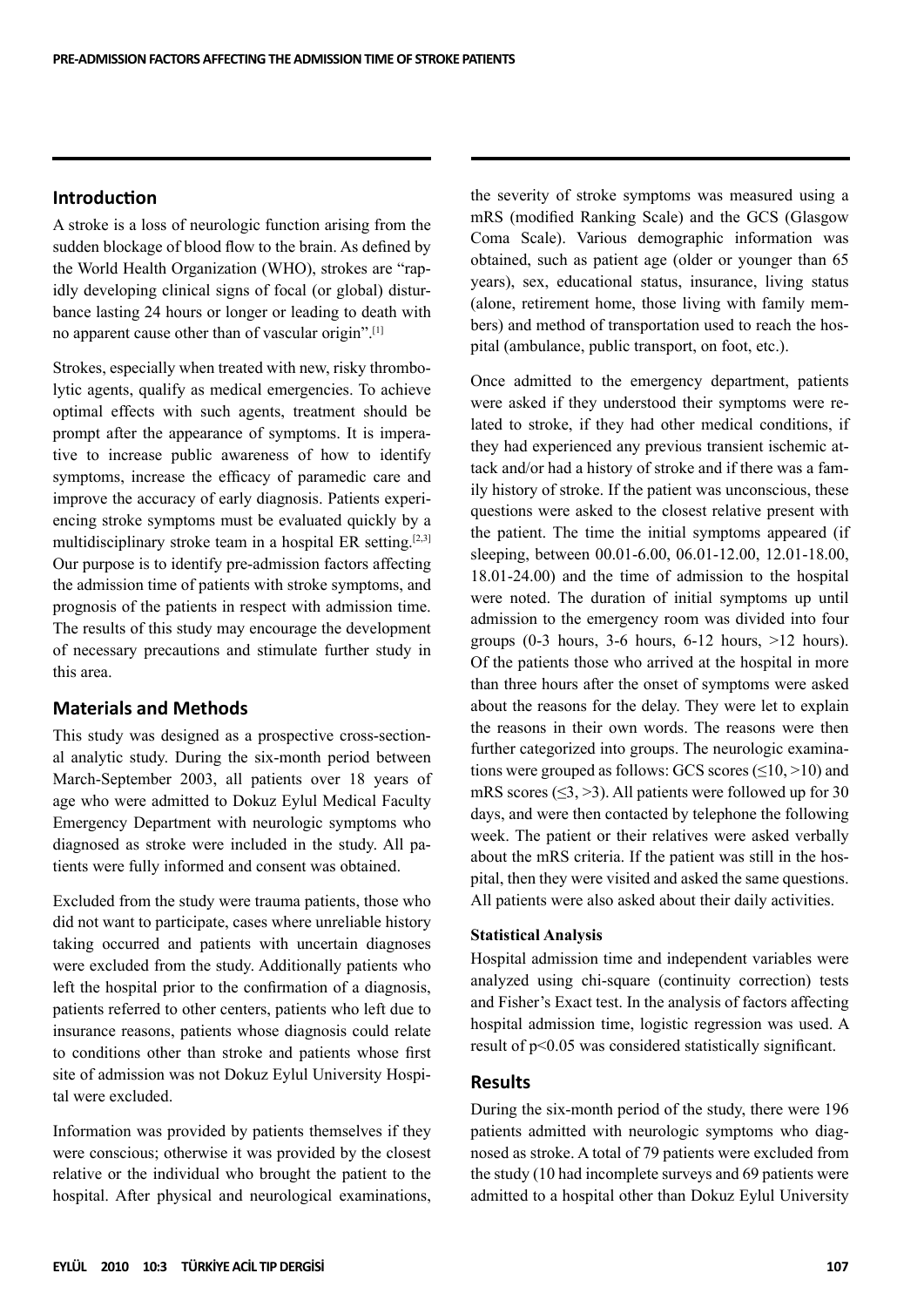| <b>Hospital admission time</b><br>(h) | n   | Mean (min.)        | %    |
|---------------------------------------|-----|--------------------|------|
| $0 - 3$                               | 52  | $68.75 + 4$        | 44.4 |
| $3 - 6$                               | 16  | 277.50±41.6        | 13.7 |
| $6 - 12$                              | 18  | $510.27 \pm 120.1$ | 15.4 |
| >12                                   | 27  | 1768.8±1109.5      | 23.1 |
| Uknown                                | 4   |                    | 3.4  |
| Total                                 | 117 |                    | 100  |

**Table 1.** *Patient admission time to the hospital*

Hospital first (some patients were admitted to more than one hospital and we could not find the time lag between the onset of symptoms and hospital admission for those patients). Patient demographics were based on 117 surveys and the analysis of admission time was based on 113 surveys.

The mean age of the patients was  $66.7\pm13.2$  (26-93) years old). Fiftyfour patients (46.2%) were female and 63 (53.8%) were male. The mean age of female patients was 68.6±14.5 and the mean age of male patients was  $65.0 \pm 11.8$ .

The time difference between the onset of symtoms and admission to the hospital was  $574.8 \pm 874.6$  mins  $(9.5 \pm 14.5)$ hours). Of the patients,  $44\%$  (n=52) were admitted in the first three hours and 58.1% (n=68) were admitted in the first six hours after the onset of symptoms (Table 1).

For patients arriving at hospital in the first three hours after the onset of symptoms the demographic analysis was statistically significant only for those living with family members vs those living alone or in retirement homes (Table 2). Stastisical analysis was insignificant in respect of age, employement status, education status, insurance or the vehicle used (Table 2).

When patients presenting with stroke symptoms were examined it was found that hemiparesis (n=124, 66.7%) and speech impairment (n=98, 52.7%) were the most common symptoms (Figure 1). Comparing the most common symptoms, history, comprehension of symptoms, the GCS, and the mRS to the time of delay, only admission within three hours of the onset of symptoms for patients with speech impairment was statistically significant (Table 3). Likely stroke subtypes as ischemic or hemorrhagic and mRS pointing the prognosis predictör after 30 days were also insignificant in respect of the admission time (Table 4).

| properties              |               |                             |       |
|-------------------------|---------------|-----------------------------|-------|
|                         |               | Hospital admission time (h) |       |
|                         | $0.00 - 3.00$ | >3.01                       |       |
| Age                     |               |                             | 0.94  |
| $\geq 65$               | 35 (67.3%)    | 39 (63.9%)                  |       |
| <65                     | 17 (32.7%)    | 22 (36.1%)                  |       |
| Employment              |               |                             | 0.16  |
| State employed          | 7(13.5%)      | $4(6.6\%)$                  |       |
| Housewife               | 19 (36.5%)    | 22 (36.1%)                  |       |
| Retired                 | 15 (28.8%)    | 29 (47.5%)                  |       |
| Unemployed              | 7 (13.5%)     | $3(4.9\%)$                  |       |
| <b>Manual Studyer</b>   | 4 (7.7%)      | $3(4.9\%)$                  |       |
| <b>Education status</b> |               |                             | 0.82  |
| Primary school          | 33 (63.5%)    | 39 (63.9%)                  |       |
| Highschool              | 13 (25.0%)    | 13 (21.3%)                  |       |
| <b>Illiterate</b>       | 6 (11.5%)     | $9(14.8\%)$                 |       |
| Insurance               |               |                             | 0.92  |
| Government              | 43 (82.7%)    | 50 (82.0%)                  |       |
| Other*                  | 9 (17.3%)     | 11 (18.0%)                  |       |
| Vehicle used            |               |                             | 0.14  |
| Public-Taxi             | 22 (%42.3)    | 36 (%59)                    |       |
| 112 ambulance           | 12 (%23.1)    | 13 (%21.3)                  |       |
| Other**                 | 18 (%34.6)    | 12 (%16.7)                  |       |
| Resides with            |               |                             | 0.008 |
| Family                  | 38 (73.1%)    | 56 (91.8%)                  |       |
| Other***                | 14 (26.9%)    | $5(8.2\%)$                  |       |

**Table 2.** *Hospital admission time compared to demographic properties*

\* Private insurance, no insurance; \*\* Walking, ambulance, public transport etc; \*\*\* Alone, retirement home, those staying with different people.

**Table 3.** *Patients ability to understand their signs/ symptoms, history, GCS, mRS scores and admission time comparison*

|                           | Hospital admission time (h) |             | р     |
|---------------------------|-----------------------------|-------------|-------|
|                           | $0.00 - 3.00$               | >3.01       |       |
| Symptom                   |                             |             |       |
| Hemiparesis               | 37 (71.2%)                  | 41 (67.2%)  | 0.65  |
| Speech impairment         | 34 (65.4%)                  | 22 (36.1%)  | 0.002 |
| History                   |                             |             |       |
| TIA history               | 16 (30.8%)                  | 19 (31.1%)  | 0.96  |
| Stroke history            | 12 (23.1%)                  | 16 (26.2%)  | 0.69  |
| Stroke in family history  | 9 (17.3%)                   | $6(9.8\%)$  | 0.24  |
| Comprehension of symptoms |                             |             |       |
| Understood                | 27 (51.9%)                  | 33 (54.1%)  | 0.81  |
| Did not understand        | 25 (48.1%)                  | 28 (45.9%)  |       |
| GCS                       |                             |             |       |
| $\leq 10$                 | 8 (15.4%)                   | 8 (13.1%)   | 0.73  |
| >10                       | 44 (84.6%)                  | 53 (86.9%)  |       |
| mRS                       |                             |             |       |
| ≤3                        | 6 (11.5%)                   | $9(14.8\%)$ | 0.61  |
| >3                        | 46 (88.5)                   | 52 (85.2%)  |       |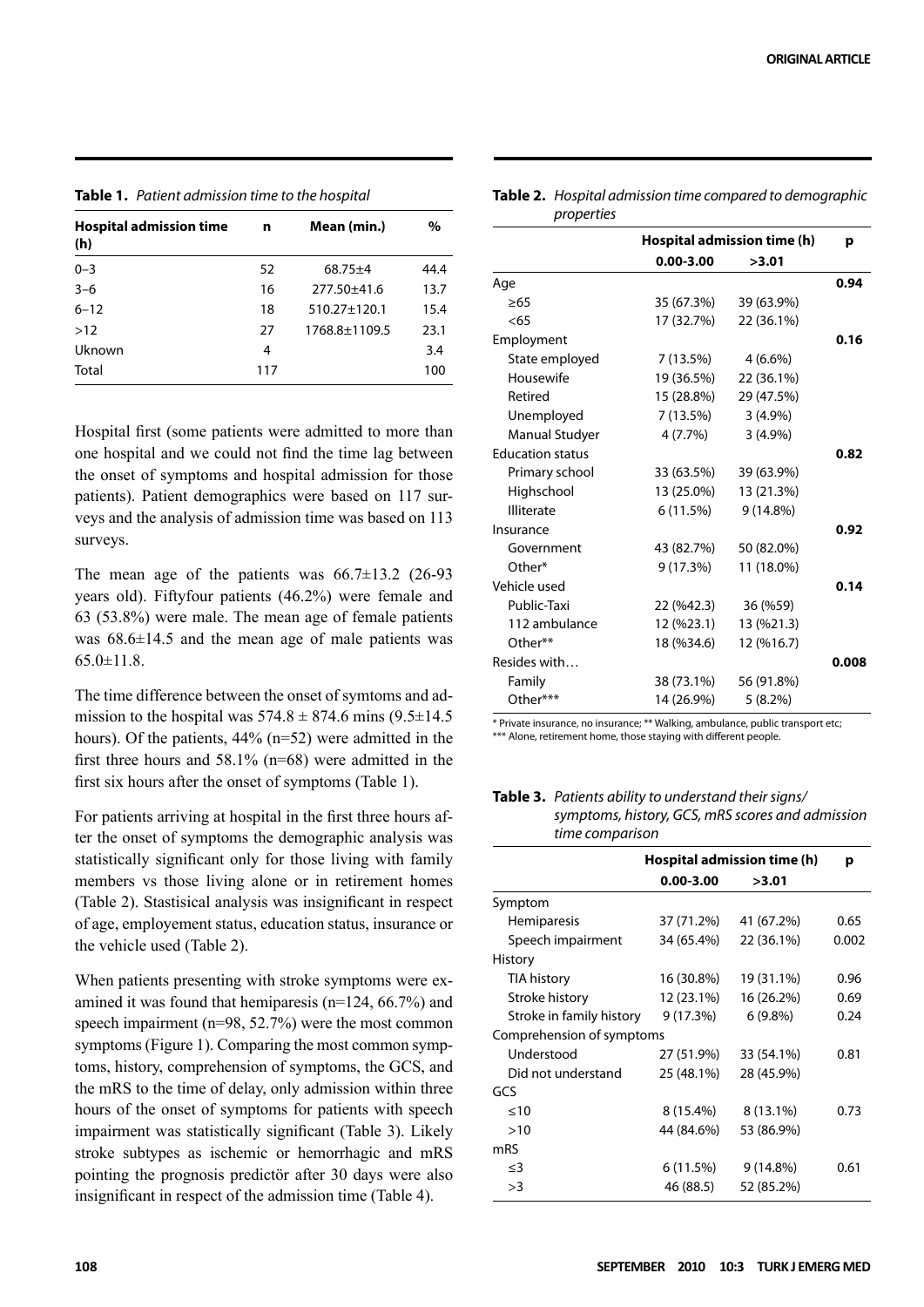

**Fig. 1.** *Signs and symptoms associated with stroke.*

Logistic regression analysis was applied to the following variables with regards to admission time: age, time of the onset of symptoms, stroke subtypes, mRS and GCS scores and the two most common symptoms (hemiparesis and speech impairment). Once insignificant variables were eliminated, only speech impairment and hemiparesis were found to be statistically significant. On the groups of stroke symptom onset time (00.01-6.00, 06.01-12.00, 12.01-18.00, 18.01-24.00), 00.01-06.00 hours of symptom onset, when compared to the other time groups were four times more delayed in admission time when compared to other groups (p=0.06, OR=4.03). Patients with speech impairment arrived at the hospital 0.3 times (30%) earlier than other patients ( $p=0.004$ , OR  $0.30$ ) (Tables 3, 4).

Of the patients who arrived at the emergency department more than three hours after the onset of symptoms (n=61), most had either waited for the symptoms to disappear or were hesitant about coming to the hospital (n=28, %45.9) (Table 5).

### **Discussion**

The physical and cognitive sequelae that may develop after stroke affects patients biologically, psychologically, socially and economically.<sup>[4,5]</sup> These patients often require extra care. Recently, stroke therapy is possible in the emergency hospital setting. The most important factor in treating strokes that have occurred with in the past three hours is administration of the proven curative drug known as t-PA (tissue plasminogen activator).<sup>[4,5]</sup> Even though the use of t-PA to improve quality of life is selective, early administration is imperative. The most important parameters about early admission to hospital are considered to be population knowledge level about of stroke and risk factors of the disease.<sup>[6]</sup>

| time               |                             |             |      |
|--------------------|-----------------------------|-------------|------|
|                    | Hospital admission time (h) |             | р    |
|                    | $0.00 - 3.00$               | >3.01       |      |
| Prognosis (mRS)    |                             |             |      |
| ≤3                 | 27 (51.9%)                  | 29 (47.5%)  | 0.64 |
| >3                 | 25 (48.1%)                  | 3(52.5%)    |      |
| Stroke subtypes    |                             |             |      |
| Ischemic stroke    | 46 (88.5%)                  | 52 (85.2%)  | 0.61 |
| Hemorrhagic stroke | 6(11.5%)                    | $9(14.8\%)$ |      |
| Stroke onset       |                             |             | 0.07 |
| 00.01-06.00        | $3(5.8\%)$                  | 14 (23%)    |      |
| 06.01-12.00        | 14 (26.9%)                  | 16 (26.2%)  |      |
| 12.01-18.00        | 20 (38.5%)                  | 17 (27.9%)  |      |
| 18.01-24.00        | 15 (28.8%)                  | 14 (23%)    |      |

**Table 4.** *Patients stroke subtype, the comparison of* 

*prognosis and stroke onset to hospital admission* 

mRS: Modified Rankin Scale.

**Table 5.** *Reasons for delay more than 3 hours* 

| Reason                                             | n (%)      |
|----------------------------------------------------|------------|
| Waited for symptoms to subside (not willing to go) | 28 (45.9%) |
| Did not understand symptoms (side effect)          | 13 (21.3%) |
| Was unable to reach anyone                         | 11 (18%)   |
| No clear answer                                    | $5(8.2\%)$ |
| Came once he/she woke up                           | $4(6.6\%)$ |
| Total                                              | 61 (100%)  |

Referring to the literature, although there is no statistical significance most stroke patients are older and male.<sup>[7]</sup> Accordingly, in our study there was no significant difference regarding age or sex.[6]

In our study, the mean admission time of our patients  $(n=117)$  was  $9.5\pm14.5$  hours. In the literature, the percentage of patients admitted to hospital within the first three hours of the onset of symptoms was reported to be between 24%-92.2% and within six hours between 51%-  $61\%$ <sup>[8-14]</sup> Our results are in parallel with the literature as 44% (n=52) of the patients arrived within three hours of the onset of symptoms and 58.1% (cumulative) arrived within six hours.

There have been many studies that have tried to determine the factors that affect hospital admission time. According to the literature, the main causes leading to the delayed admission of stroke patients are slow onset of symptoms, living alone, inability to contact relatives, relatives inability to recognize symptoms, and younger age. The sudden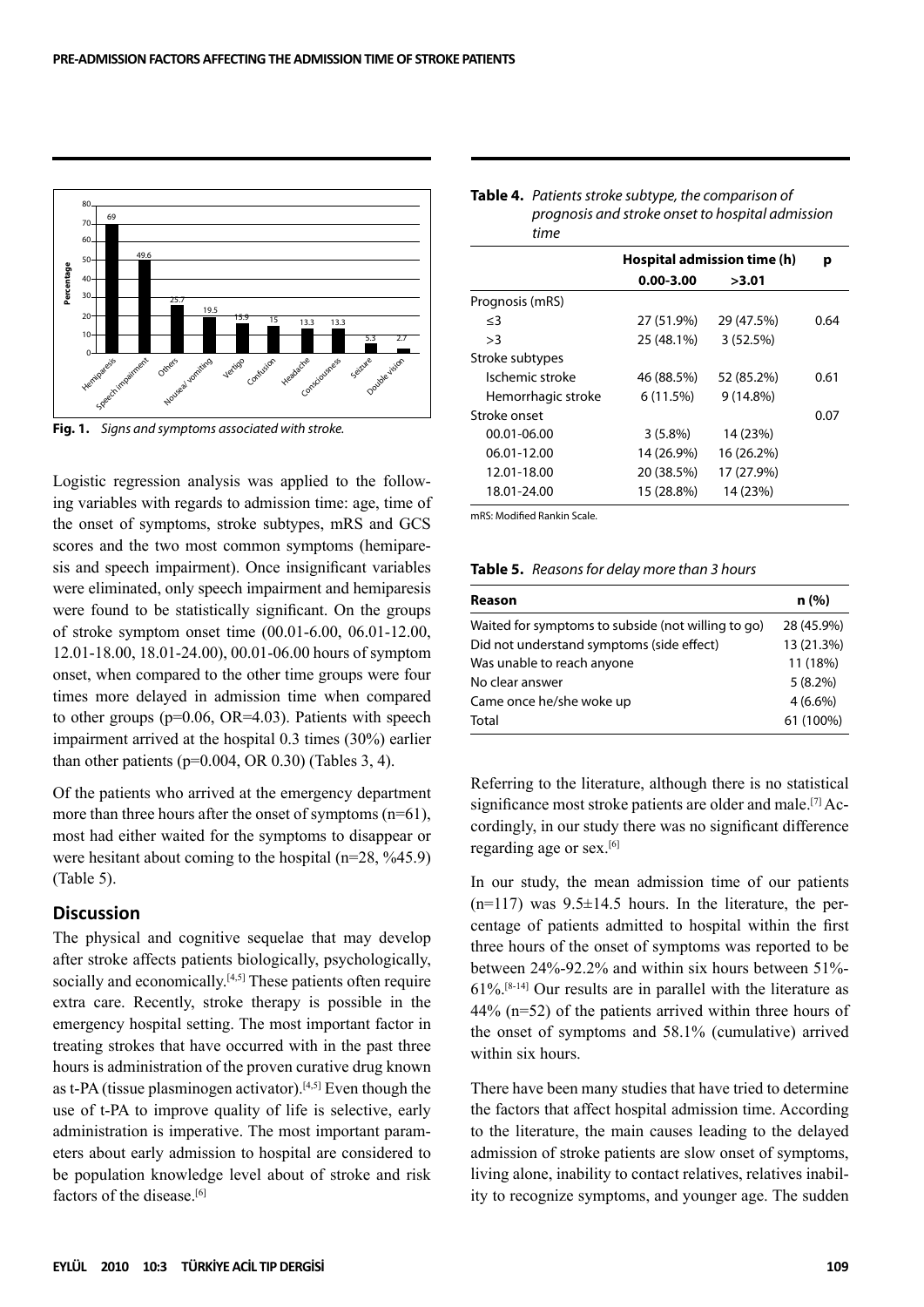onset of symptoms, transport via ambulance, a high stroke score and living in an urban area were found to be factors contributing to early hospital admission.[11,15,16] In our study, none of these factors were found to be statistically significant. To give one example about these factors that is the transportation vehicle, we found conflicting reports in the literature. Like our results Srivastava et al., have shown that the type of vehicle used for transportation of the patients is irrelevant to the hospital admission time unlike Chen et al., and Lopez-Hernandez et al., who reported just the opposite results.<sup>[8,12,17]</sup>

As in previous studies, our results about educational status, insurance, the number of stroke symptoms, recognition of symptoms by relatives, a previous history of transient ischemic attack, stroke subtypes and mRS scores were not found to be statistically significant.[11,12,15,18,19] Unlike our study, Pittock et al. found that a previous history of transient ischemic attack or a low GCS score were reasons for earlier hospital admission time.<sup>[16]</sup> There have also been studies demonstrating that a lack of symptom recognition delayed hospital admission time and other studies have found that being female or having a severe neurologic deficit quickened hospital admission time.[7-10,15]

The reasons witholding the patients from coming to the hospital earlier may be the presence of an overt symptom pain. Most of the time, a slight numbness of the extremities is not enough for a patient to take it seriously. Usually, patients only decide to go to a hospital when a serious development occurs. In our study, reasons for delayed admission were mostly that patients waited for symptoms to pass, had a fear of the hospital, or simply did not want to go as shown in Table 5.

Patients whose symptoms began within the 00:01-06:00 timeframe were, on average, admitted four times later compared to the other groups. The results of studies by Williams et al, Azzimondi et al., and Lopez-Hernandez et al. were congruent with our results.[14,17,19] On the other hand, other studies have claimed that stroke symptoms appearing either at night or during the day were not statistically significant with regards to hospital admission time.[14,15,19,20] Another important result obtained from our study was that stroke patients presenting with speech impairment had a tendency to arrive at the hospital sooner (p=0.002). The study by Wester et al. supports our results. [18] Earlier admission of patients with speech impairment might be the interpretation of that symptom as a major health problem by the patients and their relatives.

In the light of our results, we think that the public has to be better educated to recognize stroke symptoms which may let them to get the opportunity about the newly developed treatment modality in stroke that are the thrombolytic agents. Equally important is the improvement of the education level for all health personnel, including doctors. [5,6,8,16,19] There is a need to develop new organizations and educational programs dealing with this issue. We believe that taking these necessary precautions will improve people's ability to recognize the symptoms of stroke in the future and will ensure patients reach a hospital within an appropriate timeframe. It is our responsibility as physicians to help educate the public on this topic.

### **Limitation**

There are a few limitations in our study. One of the limitations was that this study included only one metropolitan university hospital and cannot be generalized to rural areas. The other one was the short duration and the number of the patients included. If this study had been propagated to more centers with inclusion of more patients the results would be more generalized in helping evaluate prehospital delay factors for acute stroke.

## **Conclusion**

More delays were observed in case the patients do not understand the symptoms and when they wait for the symptoms to subside. Another cause of the delay was found to be the unwillingness of the patients to go to the hospital. Those living with family members and the patients with speech impairment were found to apply earlier than the others. This study emphasizes on information about stroke symptoms and reducing delay time to hospital arrival for stroke.

#### **References**

- 1. Phillp A, Barsan SWG. A comprehensive study guide. In: Tintinalli JE, Kelen GD, Stapczynski JS, editors. Stroke, transient ischemic attack and other central focal conditions in Emergency Medicine. 5th ed. New York: American Collage of Emergency Physicians. 2000. p. 1430-9.
- 2. Yu RF, San Jose MC, Manzanilla BM, Oris MY, Gan R. Sources and reasons for delays in the care of acute stroke patients. *J Neurol Sci* 2002;199:49-54.
- 3. Desfontaines P, Vanhooren G, Peeters A, Laloux P; Belgian Stroke Council. Proposal of guidelines for stroke units. *Acta Neurol Belg* 2002;102:49-52.
- 4. Kumral E. Akut iskemik inmede erken dönem yaklaşım ve kom-